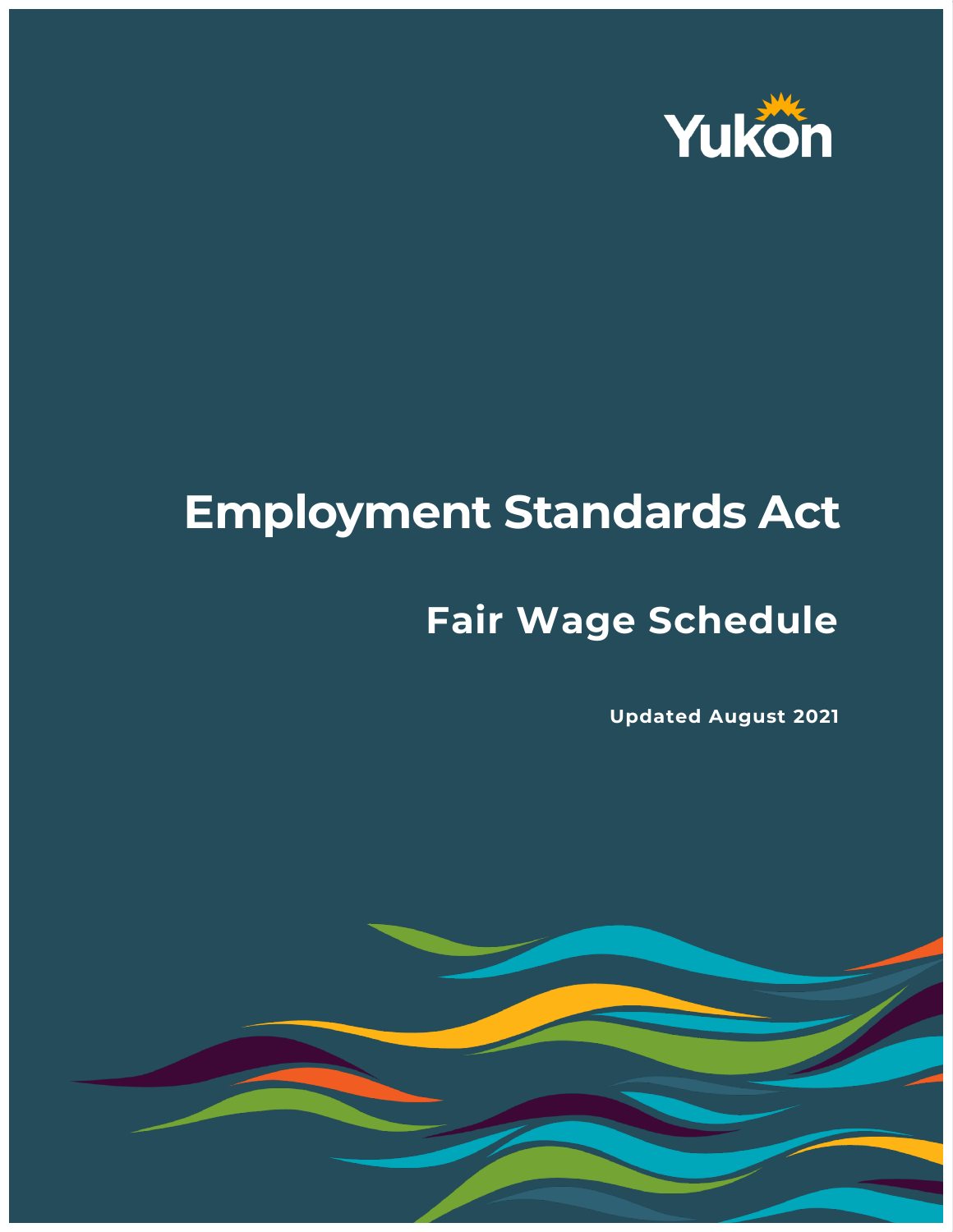## **Fair Wage Schedule**

Fair Wage Schedule provides specific minimum wages (by category, class and job title) that must be paid to employees working on Government of Yukon tendered construction projects. These projects include building construction, heavy construction, and road, sewer, and water main construction.

Fair Wage rates are adjusted on April 1 every year. A copy of the current Fair Wage Schedule can be found here: [https://yukon.ca/en/fair-wage-schedule-2020.](https://yukon.ca/en/fair-wage-schedule-2020)

The following are definitions in the *Employment Standards Act* (the "Act") that are referenced in the Fair Wage Schedule:

"building construction" means the construction, remodelling and repair of buildings;

"heavy construction" means such work as, but not limited to, site preparation, excavation, electric transmission lines, marine works, bridges, viaducts, tunnels, and dams;

"road, sewer, and water main construction" means clearing and preparing a right of way, excavation and subgrading, laying a granular base, grading and asphalt and concrete paving and includes

- (a) the operation of on-site plants to service the construction,
- (b) the installation of drainage,
- (c) landscaping,
- (d) the demolition of structures in or affected by a right of way, and
- (e) all other work involved in
	- (i) the construction, reconstruction and maintenance of roads, highways, streets, sidewalks, curbs, parking lots, driveways, airport runways, airport taxi strips and aircraft parking aprons, and
	- (ii) the installation, reinstallation and maintenance of sewers and water mains.

(Subsection 105(1) of the Act)

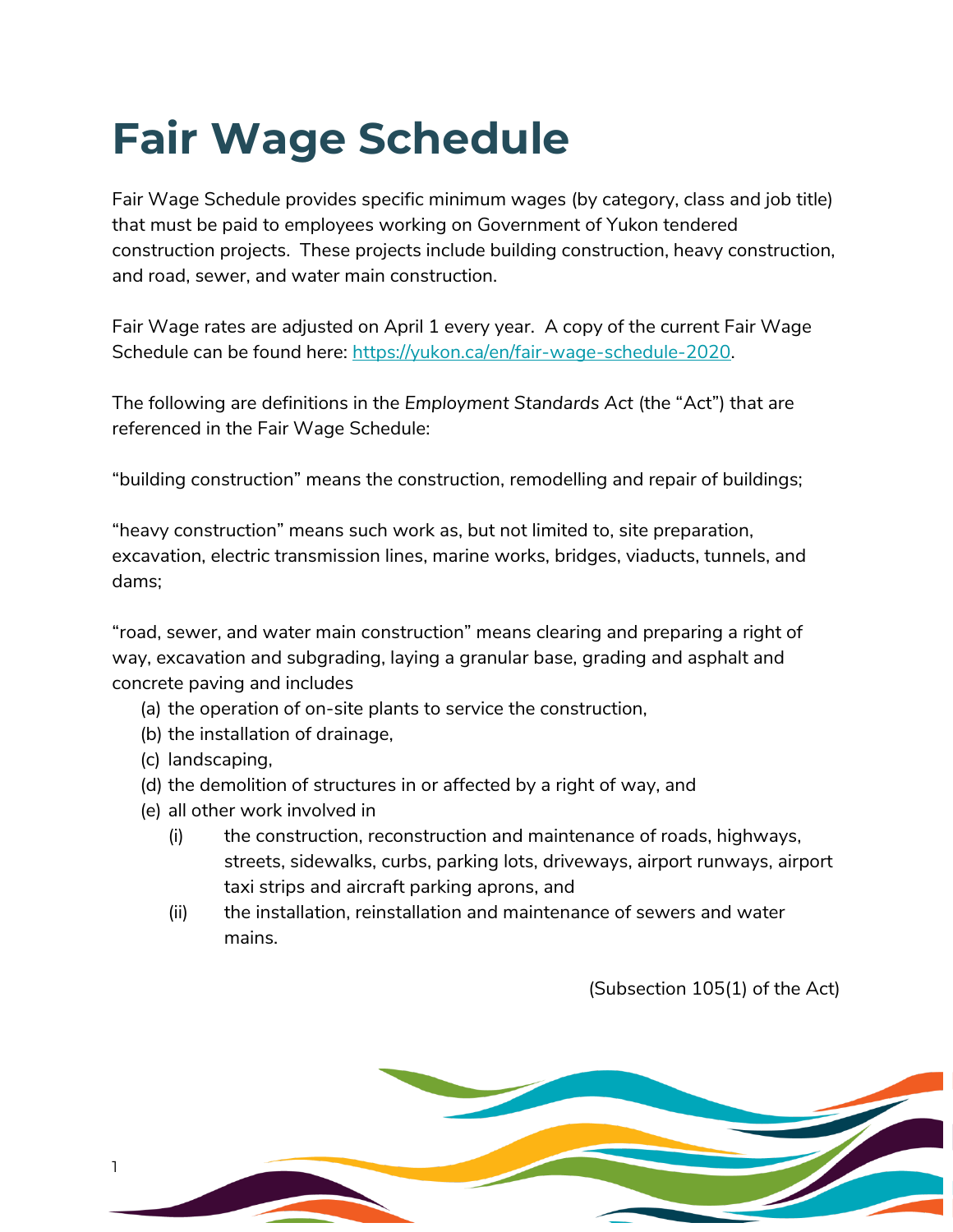General contractors and sub-contractors who employ workers on Fair Wage projects must pay the current Fair Wage Schedule rates.

(Subsection 105(2) of the Act)

There are four categories under the Fair Wage Schedule:

| <b>Category A Class Occupation</b>                                                 |                                                                                                                                                                                                                                                                      |
|------------------------------------------------------------------------------------|----------------------------------------------------------------------------------------------------------------------------------------------------------------------------------------------------------------------------------------------------------------------|
| Boilermaker (erection & repair)                                                    | Interior Systems Mechanic (metal framing &<br>walls, drywall application, drywall contact &<br>suspended ceilings, acoustical & metal linear<br>ceiling, demountable partition, shaft wall and<br>access floor systems, plenum barriers,<br>fireproofing & plasters) |
| Bricklayer & Stone Mason                                                           | Linesperson (electric)                                                                                                                                                                                                                                               |
| Carpenter                                                                          | Mechanical Systems Insulator                                                                                                                                                                                                                                         |
| Crane Operator (overhead, climbing, skyway<br>or equivalent)                       | Millwright                                                                                                                                                                                                                                                           |
| Diver                                                                              | Plumber, Steamfitter and Welder (pipe)                                                                                                                                                                                                                               |
| Electrician                                                                        | <b>Refrigeration Mechanic</b>                                                                                                                                                                                                                                        |
| <b>Elevator Mechanic</b>                                                           | <b>Sheet Metal Mechanic</b>                                                                                                                                                                                                                                          |
| <b>Glass &amp; Metal Installer</b>                                                 | Sprinkler System Installer                                                                                                                                                                                                                                           |
| Head Cook Camp (over 100 persons)                                                  | Structural Steel Erector (includes reinforcing<br>ironwork)                                                                                                                                                                                                          |
| Heavy Equipment Mechanic                                                           | Surveyor                                                                                                                                                                                                                                                             |
| Heavy Equipment Operator (dragline, gradall,<br>pile driver, shovel, mobile crane) | <b>Tile Setter</b>                                                                                                                                                                                                                                                   |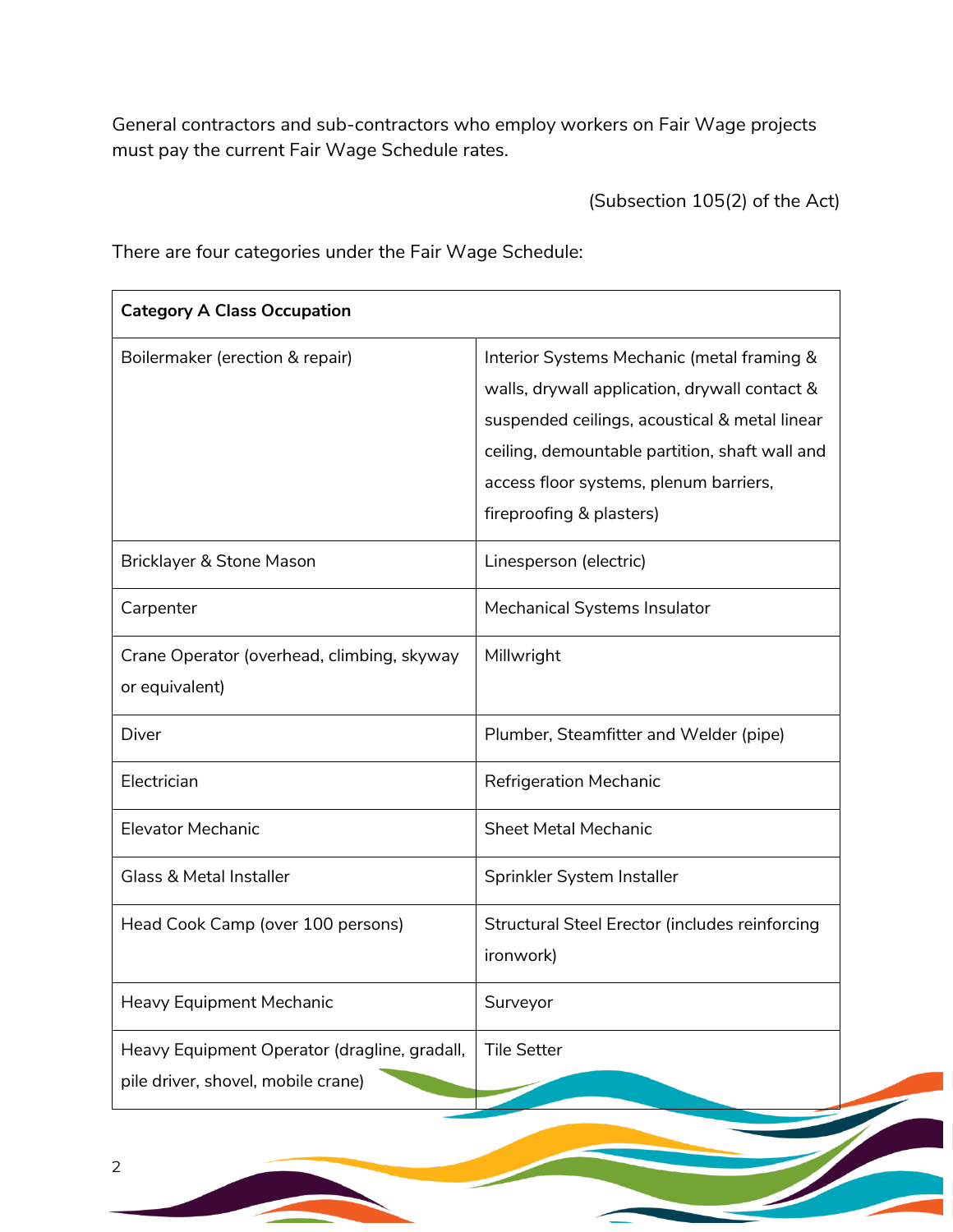| Welder-General (acetylene & electric) |  |
|---------------------------------------|--|
|                                       |  |

| <b>Category B Class Occupation</b>                             |                                                                                                                                         |  |
|----------------------------------------------------------------|-----------------------------------------------------------------------------------------------------------------------------------------|--|
| Asphalt or Concrete Spreader Operator                          | Head Cook $(1 - 100$ persons)                                                                                                           |  |
| Batch Person (operator of asphalt or<br>concrete plant)        | Heavy Equipment Operator (rubber tire<br>backhoe, tracked backhoe, bulldozer,<br>front-end loaders, graders, scrapers or<br>equivalent) |  |
| <b>Blaster</b>                                                 | <b>Heavy Equipment Servicer</b>                                                                                                         |  |
| <b>Cement Finisher</b>                                         | <b>Hoist Operator</b>                                                                                                                   |  |
| <b>Compressor Operator</b>                                     | Ornamental & Miscellaneous Metal<br>Erector                                                                                             |  |
| Concrete Mixer Operator                                        | Painter & Paper Hanger                                                                                                                  |  |
| <b>Driller</b>                                                 | Pipe Layer                                                                                                                              |  |
| <b>Float Driver</b>                                            | Roofer                                                                                                                                  |  |
| Floor Covering Installer (includes carpet &<br>Resilient tile) | Truck Driver (heavy - 10 Ton G.V.W. &<br>up)                                                                                            |  |

| <b>Category C Class Occupation</b>                    |                                       |
|-------------------------------------------------------|---------------------------------------|
| Blaster's Helper                                      | Surveyor's Helper                     |
| Concrete Float Person (puddleperson,<br>screedperson) | Truck Drive $(G.V.W. - 3 to 10 Tons)$ |
| Second Cook/Baker, Camp                               |                                       |